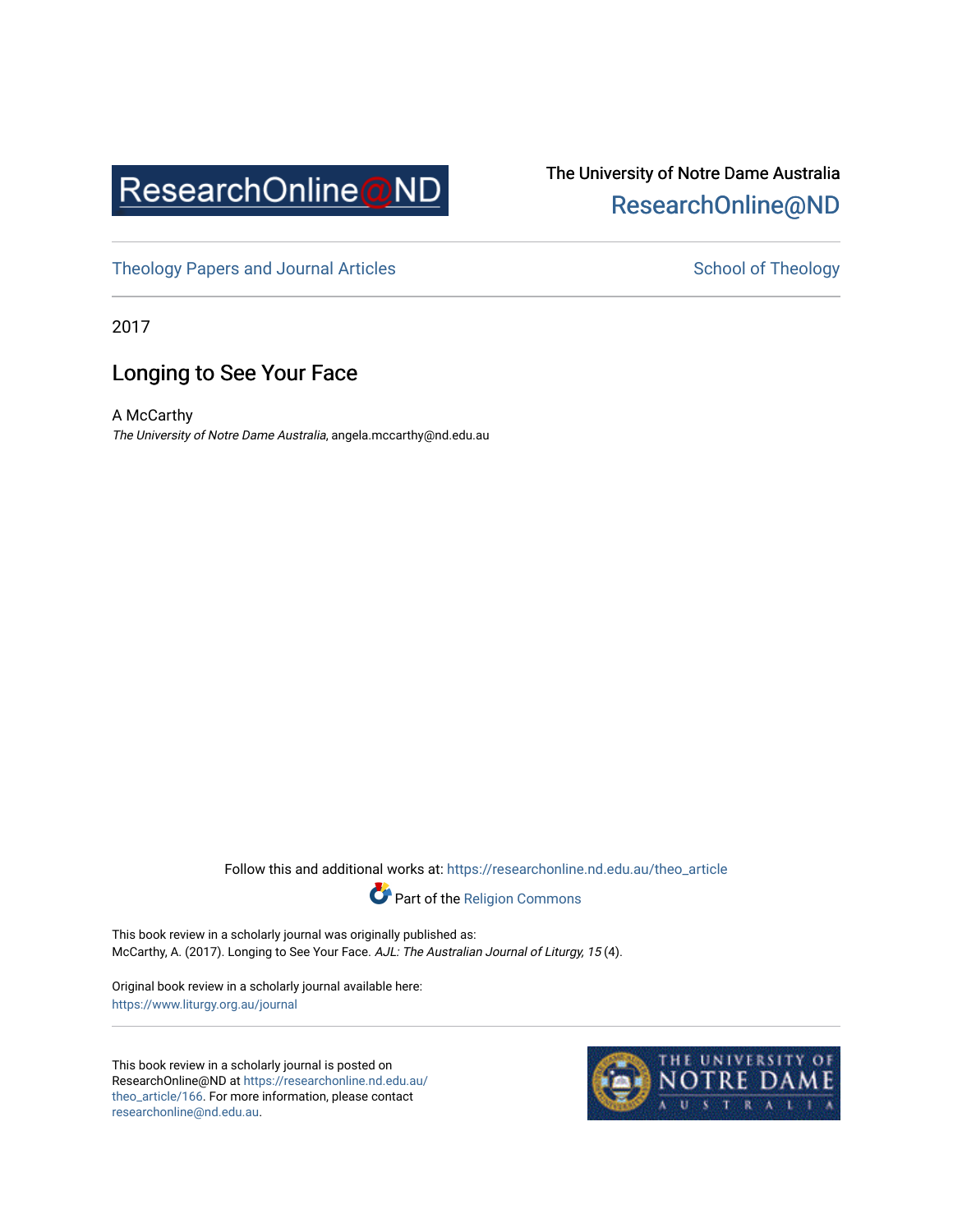## Book Review by Angela McCarthy

Thomas Scirghi. *Longing to See Your Face*. Collegeville Minnesota: Liturgical Press, 2017.

'Preaching is the act of talking to people about Jesus Christ'.<sup>1</sup> This very simple definition is stated at the beginning of Scirghi's book and as the title suggests, the work of the preacher is to bring to the people who long to see God's face an understanding of the Good News of Jesus Christ. Scirghi once described to me how he had learnt much from his Baptist teachers in a preaching course and also from a drama course that he had taken to improve his presentation skills. These are well developed and useful skills in his preaching style.

For those of us who sit in the pews, we have heard many ordinary homilies, a few disastrous ones and some brilliant ones. We remember the brilliant ones and the disastrous ones but unfortunately there are many homilies that we just do not remember. This means that the work of the preacher or homilist requires the critical skills needed for this very important pastoral role. Scirghi has held classes in preaching across the United States, here in Australia as well as in Asia and Africa. While he has been a visiting scholar at Notre Dame on two occasions our community has been blessed with his homilies and they are truly memorable. So what is needed? Scirghi unlocks what is needed in this important book. It is written for clergy and seminarians, for lay ministers who preach in the absence of a priest, and for the laity so they might better understand what is spoken and perhaps how to offer constructive feedback.

This book is divided into two sections: Part 1 offers a theological grounding in the purpose and the matter of preaching. Part 2 presents practical advice. In section one Scirghi begins with St Augustine's statement that eloquent speech should teach, delight and move.<sup>2</sup> That means that those of us in the pews should 'hear an old story in a new way and understand how to adapt it to' our lives.<sup>3</sup> This makes eminent sense. The power of words is not simply in the words themselves but in the way in which the hearer is engaged, enlivened and then moved to see things or do things differently. Scirghi develops this understanding in Chapter Two. Even after hearing the Word for all of our lives we can still be opened to something different when we are drawn into it in a new way so that it opens for us again. As the *Constitution on the Sacred Liturgy* says, Christ is truly present with us in liturgy in four ways: the person of the priest, the sacred species of his Body and Blood, the Word, and as a people assembled in prayer and song.<sup>4</sup> As we leave the liturgy, missioned to take Christ into the world, the way in which we are moved by the homily, the music, the welcoming nature of our community and the reception of sacrament, should give us the fire in our belly to make a difference.

'When God speaks, something happens'.<sup>5</sup> As Scirghi develops this statement he emphasises that our words do matter. They are not cheap unless we cheapen them. Hearing a homily that

**.** 

<sup>1</sup> Thomas Scirghi, *Longing to See Your Face* (Collegeville Minnesota: Liturgical Press, 2017).

<sup>2</sup> Ibid., 11.

<sup>3</sup> Ibid., 12.

<sup>4</sup> Second Vatican Council, "Sacrosanctum Concilium," (1963), http://www.vatican.va/archive/hist\_councils/ii\_vatican\_council/documents/vat-

ii const 19631204 sacrosanctum-concilium en.html. 7.

 $<sup>5</sup>$  Scirghi, 22.</sup>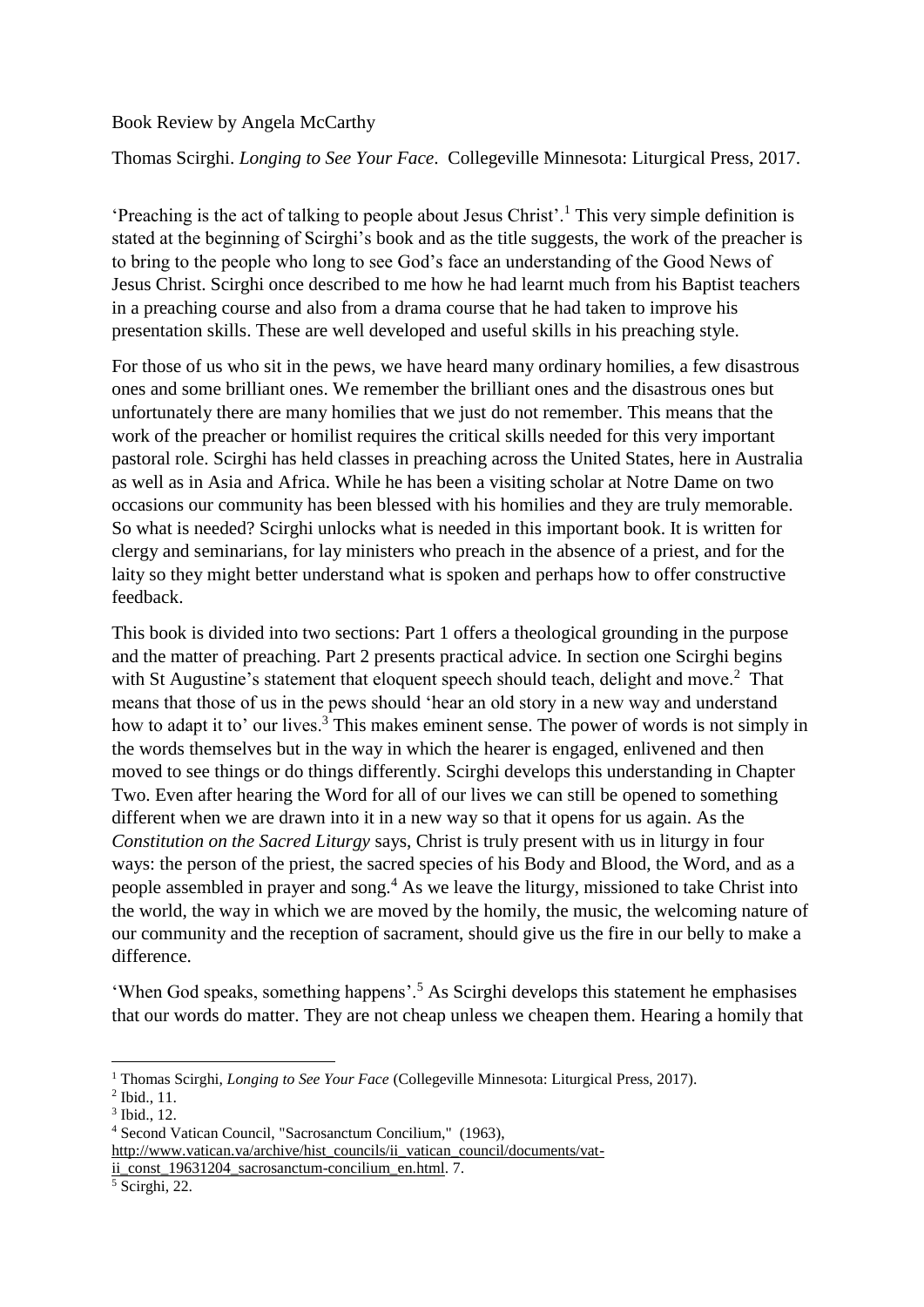involves a joke that is not worth telling is a way to cheapen words so that they lodge in the hearer in entirely the wrong way. It is good for a congregation to laugh and to open up their imaginations but not at the expense of hearing God and receiving God's grace.

Chapter Three engages with the issues around preaching in an increasingly secular world. Nones are the fastest rising group – those with no religious affiliation.<sup>6</sup> This is the case in both Australia and the United States. What are the common questions to which all people seek answers, not just religious people? How often do we question why we do the things that we do? Such reflections bring us to focus on what we want to hear in a homily or what we want to say. Scirghi uses Paul's speech on the Areopagus where he names the unknown God to assist with the development of an approach in today's secular world. The preacher must have both the language of the culture and the language of the Catholic Tradition if he is to make sense.

In Chapter Four Scirghi develops the central focus of all preaching – the paschal mystery. There is no other 'theme' or story that can displace the paschal mystery. This is the reason for us to gather, to sing and to pray. The preacher or homilist is charged with the duty and the responsibility to make this come alive, to know that we are part of this story. Having been nourished by the Liturgy of the Word we move to the Liturgy of the Eucharist where we are fed and fully become one in the Body of Christ. All gathered have to in some sense experience what that means so that when missioned to go into the world it actually matters and becomes a reality.

In Part II of this valuable book, Scirghi develops the 'how' of preaching. The first section is about sitting down before preaching – praying and preparing what to say and how to say it. One of our former parish priests told us that he always began his homily on Tuesday. He would begin by reading the scripture for the following weekend and then work on what to say and how to say over the coming days. He still is an excellent homilist and it is rooted in his humble preparation. The second section is about this kind of reflection. Starting with the scripture allows the 'two edged sword' of the Word to work in the heart and mind before adding human words, knowing what scripture says in your own heart first. In Australia many parishes have priests whose first language is not English. If that is the case, their preparation should include a friend or fellow priest who is able to help with ensuring that the language is culturally relevant and correctly pronounced. The next step is mining the text – researching what it is about, uncovering valuable information. I remember a homily that Scirghi gave in our University where he talked about some new information that he had just found about Paul's preaching in Acts 17:22-34. He has used it in this book  $^7$  and shows the value of researching the material so that something meaningful and enlivening can be said well. The next section is about finally writing something down, mapping the homily. Some of the most forgettable homilies are due to nothing being written down and so the waffle continues to irritate or just float away unheard. The final section in Part II is about rehearsing. Musicians have to do it, readers have to do it and so does the homilist or preacher. Rehearse and time it – one would think that these are essential elements of providing a valuable service to the community.

**.** 

<sup>6</sup> Ibid., 28.

<sup>7</sup> Ibid., 31-32.